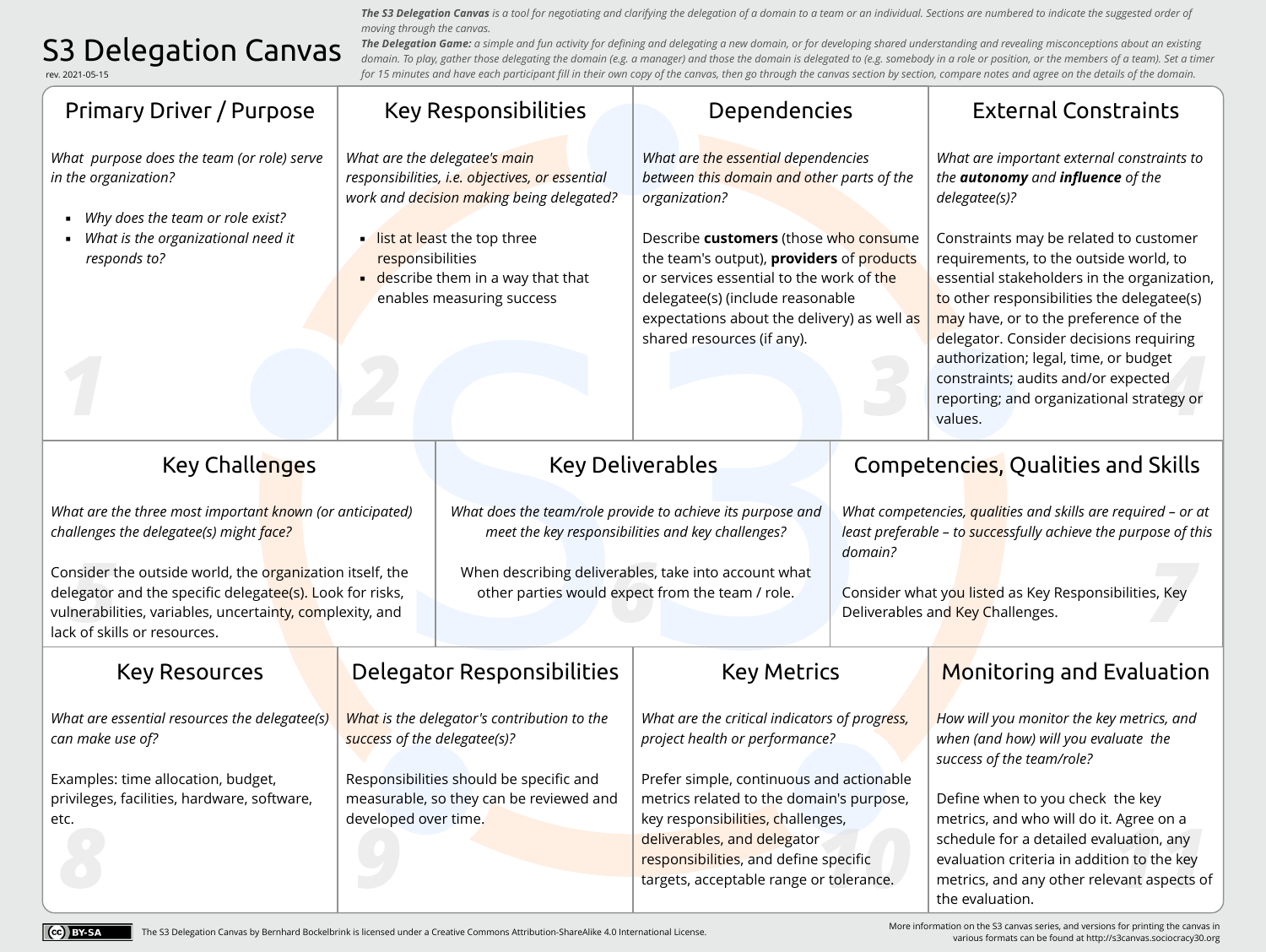| <b>S3 Delegation Canvas</b><br>rev. 2021-05-15 | Name of the Domain |                             | Delegator(s)            | Author(s) | Date/Version                       |
|------------------------------------------------|--------------------|-----------------------------|-------------------------|-----------|------------------------------------|
| <b>Primary Driver / Purpose</b>                |                    | <b>Key Responsibilities</b> | Dependencies            |           | <b>External Constraints</b>        |
|                                                |                    |                             |                         |           |                                    |
| <b>Key Challenges</b>                          |                    |                             | <b>Key Deliverables</b> |           | Competencies, Qualities and Skills |
| <b>Key Resources</b>                           |                    | Delegator Responsibilities  | <b>Key Metrics</b>      |           | Monitoring and Evaluation          |
|                                                |                    |                             |                         |           |                                    |

(cc) BY-SA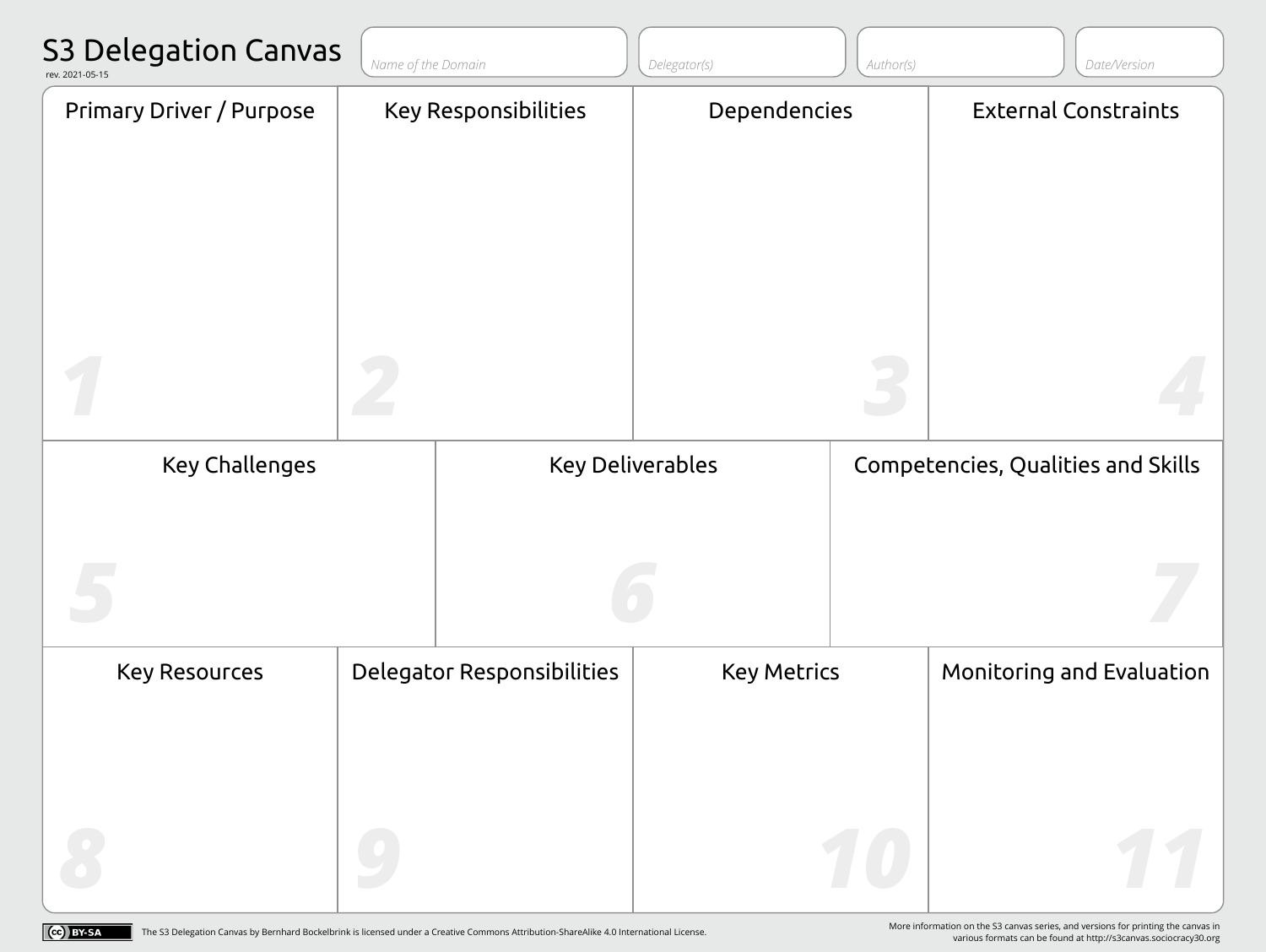

[The S3 Delegation Canvas by Bernhard Bockelbrink is licensed under a Creative Commons Attribution-ShareAlike 4.0 International License.](https://creativecommons.org/licenses/by-sa/4.0/) 

Cc BY-SA

[More information on the S3 canvas series, and versions for printing the canvas in](http://s3canvas.sociocracy30.org)  various formats can be found at http://s3canvas.sociocracy30.org